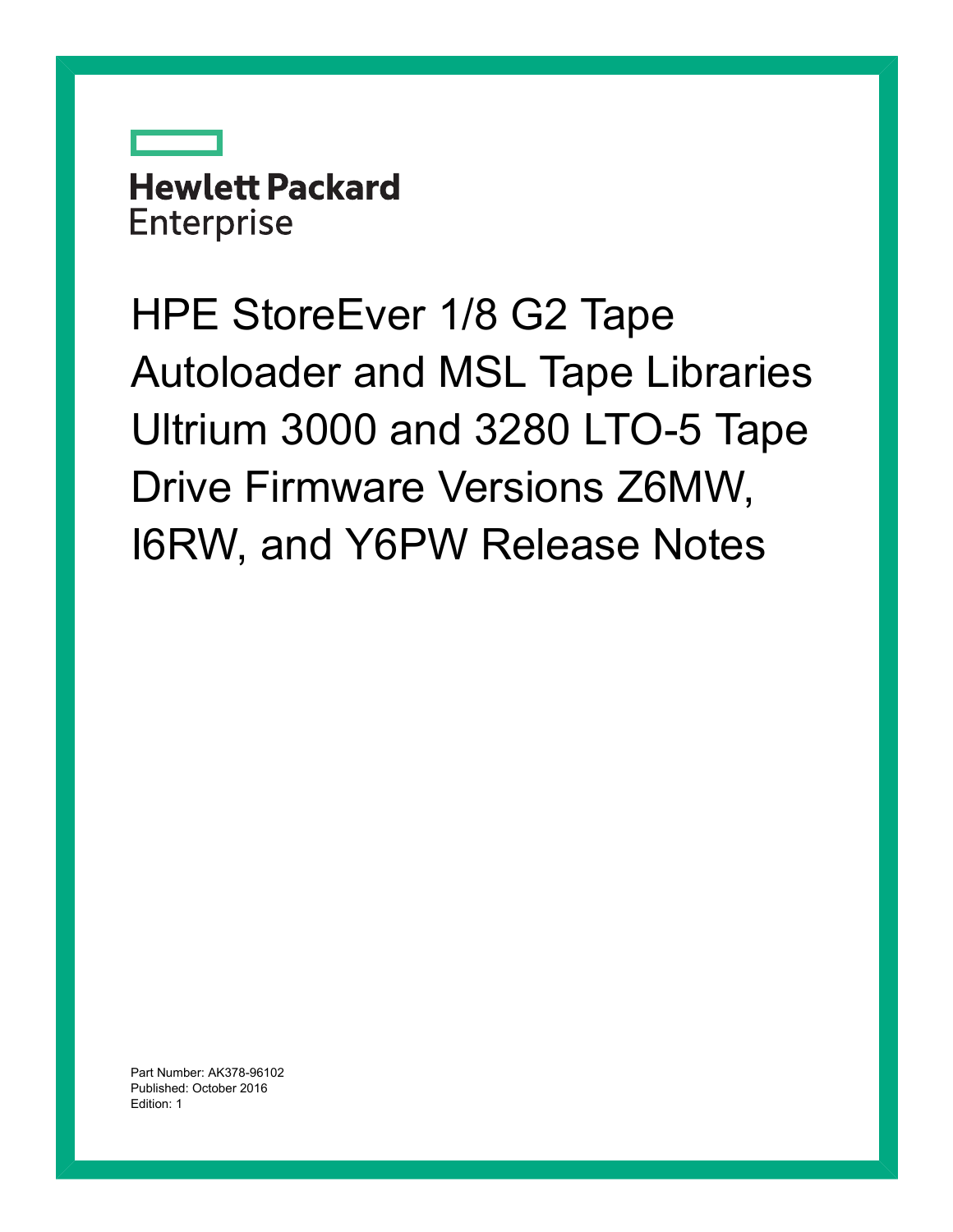#### © Copyright 2012, 2016 Hewlett Packard Enterprise Development LP

The information contained herein is subject to change without notice. The only warranties for Hewlett Packard Enterprise products and services are set forth in the express warranty statements accompanying such products and services. Nothing herein should be construed as constituting an additional warranty. Hewlett Packard Enterprise shall not be liable for technical or editorial errors or omissions contained herein.

Confidential computer software. Valid license from Hewlett Packard Enterprise required for possession, use, or copying. Consistent with FAR 12.211 and 12.212, Commercial Computer Software, Computer Software Documentation, and Technical Data for Commercial Items are licensed to the U.S. Government under vendor's standard commercial license.

Links to third-party websites take you outside the Hewlett Packard Enterprise website. Hewlett Packard Enterprise has no control over and is not responsible for information outside the Hewlett Packard Enterprise website.

#### **Acknowledgments**

Microsoft® and Windows® are either registered trademarks or trademarks of Microsoft Corporation in the United States and/or other countries.

Adobe® and Acrobat® are trademarks of Adobe Systems Incorporated.

UNIX® is a registered trademark of The Open Group.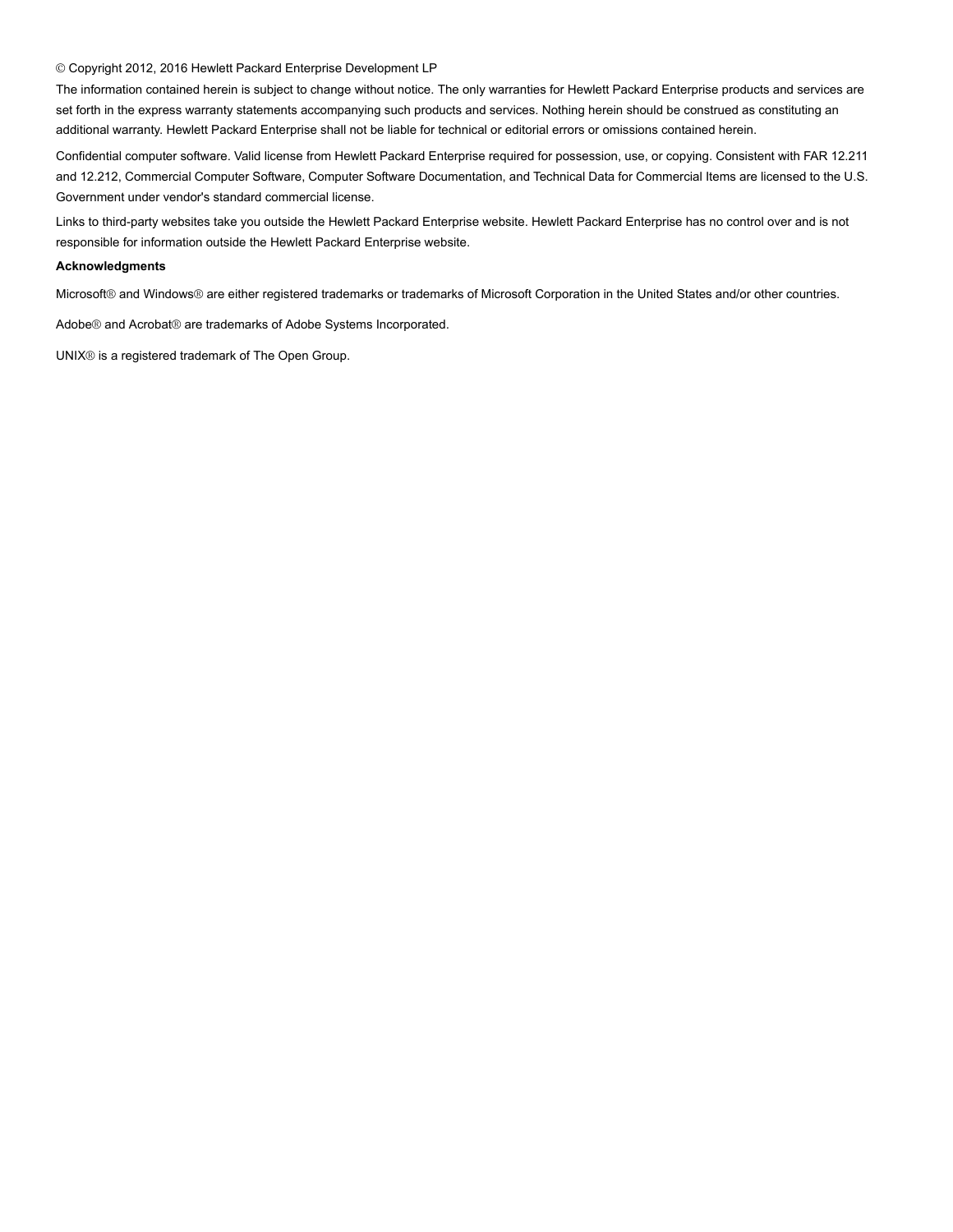# **Description**

This release includes updated tape drive firmware for Ultrium 3000 and 3280 tape drives in HP StoreEver 1/8 G2 Tape Autoloaders and MSL2024, MSL4048, MSL6480, MSL8048, and MSL8096 Tape Libraries.

The tape drive firmware can be updated through any of the following methods:

- Remote management interface (RMI).
- Operator control panel (OCP).
- HP Library and Tape Tools (L&TT).

Tape drive firmware versions:

- Z6MW: SAS half-height
- I6RW: FC full-height
- Y6PW: FC half-height

Effective date: October 27, 2016

#### Update recommendation

Update recommendation: Recommended

## Supersede information

Supersedes: All previous versions of tape drive firmware.

## Product models

All HP StoreEver 1/8 G2 Tape Autoloaders and MSL2024, MSL4048, MSL6480, MSL8048, and MSL8096 Tape Libraries with one or more Ultrium 3000 or 3280 tape drives.

This release applies to the following product models:

- HPE StoreEver 1/8 G2 Tape Autoloader with an Ultrium 3000 SAS or FC tape drive
- HPE StoreEver MSL2024 Tape Library with one or more Ultrium 3000 SAS or FC tape drives or an Ultrium 3280 FC drive
- HPE StoreEver MSL4048 Tape Library with one or more Ultrium 3000 SAS or FC tape drives or Ultrium 3280 FC drives
- HPE StoreEver MSL6480 Tape Library with one or more Ultrium 3000 SAS or FC tape drives or Ultrium 3280 FC drives
- HPE StoreEver MSL8048 Tape Library with one or more Ultrium 3000 SAS or FC tape drives or Ultrium 3280 FC drives
- HPE StoreEver MSL8096 Tape Library with one or more Ultrium 3000 SAS or FC tape drives or Ultrium 3280 FC drives

## Languages

- English (American)
- English (International)

# Operating systems

This release is not OS-dependent.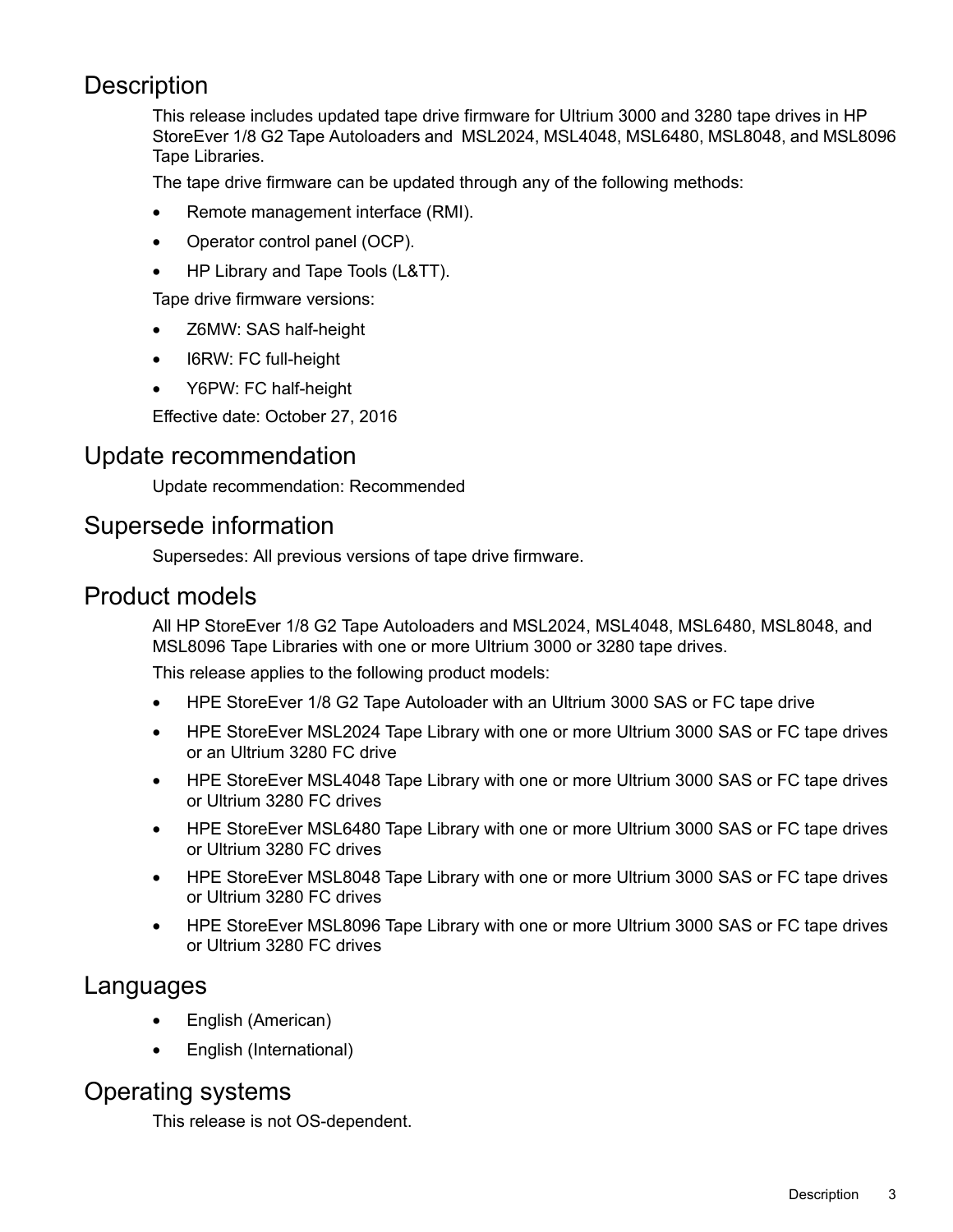# Compatibility notes

When an MSL6480 library has a Data Verification partition that includes both LTO-5 and LTO-7 tape drives, the LTO-5 tape drives must have Z6KW, I6PW, Y6NW or newer firmware installed.

## **Enhancements**

The following enhancements are included in this firmware release:

- Improved tape readability and reduced 0x5090/5092 errors during Spacing/Locating.
- Upgraded the OpenSSL version to 0.9.8zh to include the latest security fixes.
- Improved supportability by enhancing internal drive logging.

#### Fixes

The following issues existing in versions Z6KW, I6PW, and Y6NW are fixed in versions Z6MW, I6RW, and Y6PW:

• Fixed a rare corner case where the drive would reset after a queue space overflow while performing internal log file operations.

# Installation instructions

#### MSL6480 RMI

- 1. Download current firmware using L&TT or from the Hewlett Packard Enterprise support website: **<http://www.hpe.com/support/storage>**
- 2. Log into the RMI as the administrator user.
- 3. Navigate to the **Maintenance > Software Upgrades > Drive Firmware** screen. The tape drives are organized by drive type.
- 4. Click **Browse**, and then select the file from the local computer.
- 5. Click **Submit**.

#### MSL6480 OCP

1. Download current firmware using L&TT or from the Hewlett Packard Enterprise support website: **<http://www.hpe.com/support/storage>**

Copy the firmware file to a USB flash drive.

- 2. Log into the OCP as the administrator user.
- 3. Insert the USB flash drive into the USB port on the front of the library. The library detects the USB drive.
- 4. Select the firmware file.
- 5. Click **Start Upgrade**.
- 1/8 G2 Tape Autoloader or MSL2024, MSL4048, MSL8048, or MSL8096 RMI
- 1. Download current firmware using L&TT or from the Hewlett Packard Enterprise support website: **<http://www.hpe.com/support/storage>**
- 2. Log into the RMI as the administrator user.
- 3. In the **Support > Firmware** page, select the tape drive, browse to the location of the tape drive firmware file, and click **Update**.
- 4. Repeat step 3 for additional tape drives using the same firmware.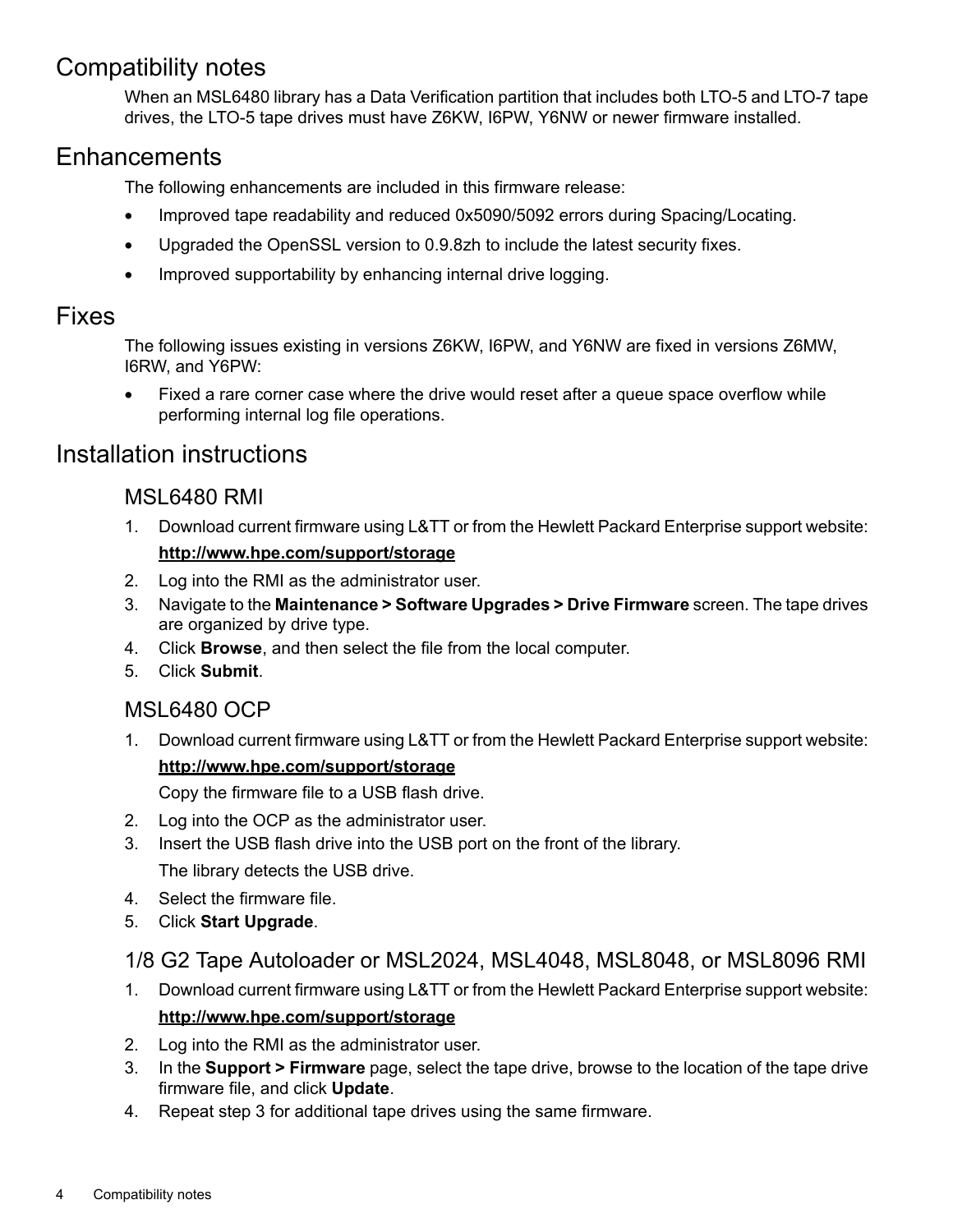## 1/8 G2 Tape Autoloader or MSL2024 OCP

1. Download current firmware using L&TT or from the Hewlett Packard Enterprise support website:

#### **<http://www.hpe.com/support/storage>**

Copy the firmware onto the USB flash drive.

- 2. Insert the USB flash drive into the USB port on the back of the library.
- 3. From the Home screen, press **Next** until the screen displays **Support**. Press **Enter** to select.
- 4. Press **Next** until the screen displays **Drive FW upgrade**. Press **Enter** to select.
- 5. Enter the administrator password if prompted.
- 6. Press **Next** until the screen displays the filename of the tape drive firmware file on the USB drive. Press **Enter** to select the firmware file.
- 7. If the upgrade failed, press **Enter** to display the error code and message describing the cause of the failure.
- 8. When the upgrade is complete, remove the USB flash drive from the USB port.

## MSL4048, MSL8048, or MSL8096 OCP

To upgrade firmware from the MSL4048, MSL8048, or MSL8096 OCP using a USB flash drive:

1. Download current firmware using L&TT or from the Hewlett Packard Enterprise support website:

#### **<http://www.hpe.com/support/storage>**

Copy the firmware onto the USB flash drive.

- 2. Insert the USB flash drive into the USB port on the back of the library.
- 3. From the **Support** menu, select **FW Upgrade > By USB**.
- 4. Enter the administrator password if prompted.
- 5. Select the tape drive as the target for the upgrade, and select the filename of the firmware. Click **Upgrade**.
- 6. Repeat step 4 for additional tape drives using the same firmware.
- 7. When the upgrade is complete, remove the USB flash drive from the USB port.

# Related information

The latest documentation is available in the Hewlett Packard Enterprise Information Library:

#### **<http://www.hpe.com/info/storage/docs>**

To find documents for this product:

- 1. In the Products and Solutions pane, select **StoreEver Tape**.
- 2. Select the types of documents and your language.
- 3. In the **StoreEver Tape** pane, select your autoloader or library.

Available documents include:

- *HPE StoreEver 1/8 G2 Tape Autoloader Getting Started Guide*: Illustrated installation instructions
- *HPE StoreEver MSL2024 Tape Library Getting Started Guide*: Illustrated installation instructions
- *HPE StoreEver MSL4048 Tape Library Getting Started Guide*: Illustrated installation instructions
- *HPE StoreEver MSL6480 Tape Library Getting Started Guide*: Illustrated installation instructions
- *HP StoreEver MSL8048 and MSL8096 Tape Libraries Getting Started Guide*: Illustrated installation instructions
- *HPE StoreEver 1/8 G2 Tape Autoloader User and Service Guide*: Detailed information and instructions